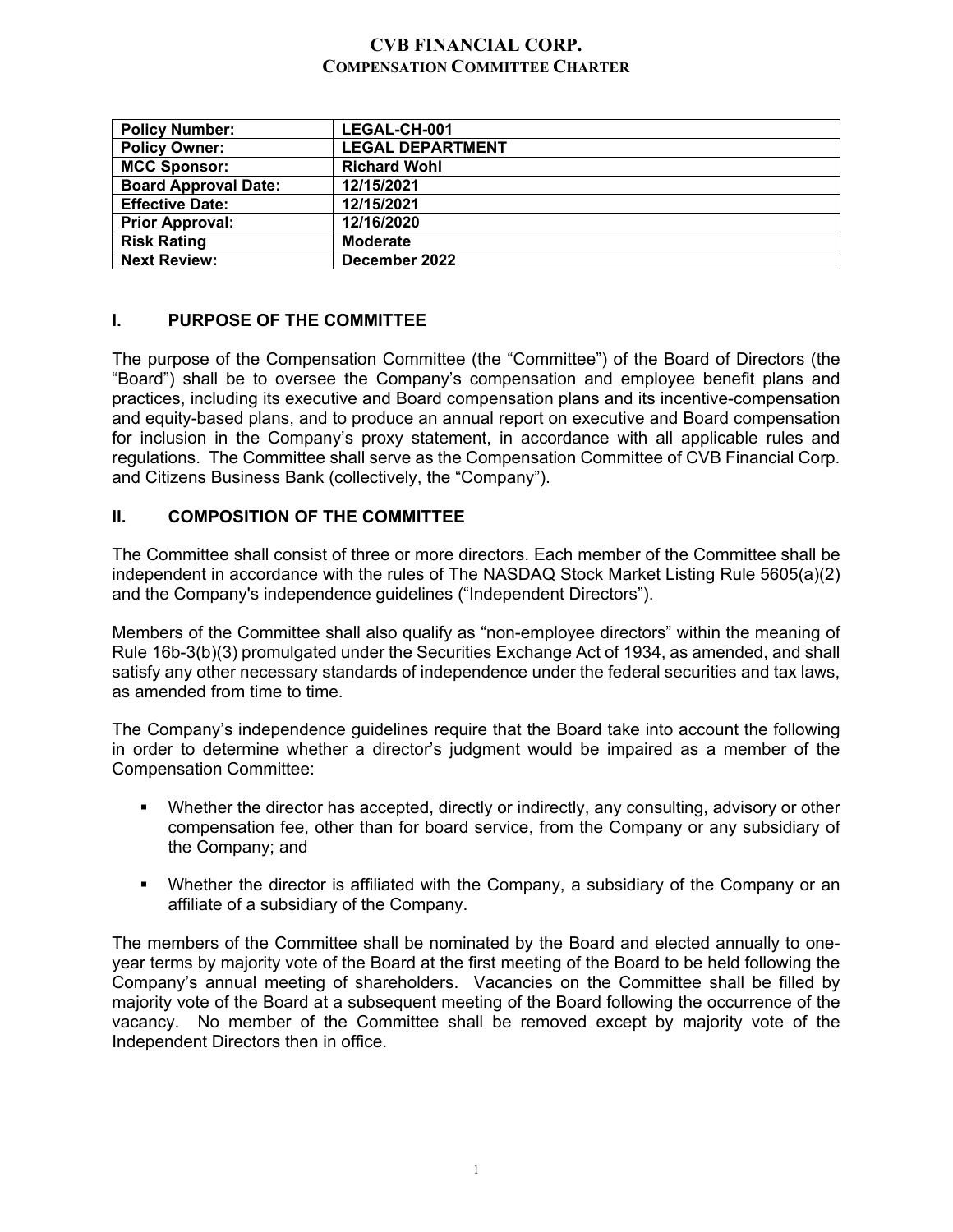# **III. MEETINGS AND PROCEDURES OF THE COMMITTEE**

The Committee shall meet at least four times annually or more frequently as circumstances require. The Board shall designate one member of the Committee as its Chairperson. The Chairperson of the Committee or a majority of the members of the Committee may also call a special meeting of the Committee. A majority of the members of the Committee present in person or by means of a conference telephone or other communications equipment by means of which all persons participating in the meeting can hear each other shall constitute a quorum.

The Committee may form subcommittees for any purpose that the Committee deems appropriate and may delegate to such subcommittees such power and authority as the Committee deems appropriate; provided, however, that no subcommittee shall consist of fewer than two members; and provided further that the Committee shall not delegate to a subcommittee any power or authority required by any law, regulation or listing standard to be exercised by the Committee as a whole. The Committee may delegate to management or any management committee the setting, review and approval of compensation for those officers and other employees of the Company who are not executive officers. The Committee may request that any directors, officers or employees of the Company, or other persons whose advice and counsel are sought by the Committee, attend any meeting of the Committee to provide such pertinent information as the Committee requests. The President and Chief Executive Officer may not be present during deliberations or voting concerning his or her own compensation.

Following each of its meetings, the Committee shall deliver a report on the meeting to the Board of Directors of the Company, including a description of all actions taken by the Committee at the meeting. The Committee shall keep written minutes of its meetings, which minutes shall be maintained with the Corporate Secretary in the books and records of the Company.

**IV. COMMITTEE RESPONSIBILITIES.** The Committee shall have the following authority and responsibilities:

### **A. Committee Charter**

(a) To review and reassess the adequacy of this Compensation Committee Charter annually.

### **B. Executive and Board Compensation**

- (a) To review at least annually the goals, philosophy and objectives of the Company's executive compensation plans, ensuring that such plans do not encourage excessive risk-taking and are supported by strong corporate governance.
- (b) To review at least annually the Company's executive compensation plans in light of the Company's goals, philosophy and objectives with respect to such plans, and adopt or amend, or recommend that the Board adopt or amend, such executive compensation plans as the Committee deems appropriate.
- (c) To evaluate annually the performance of the Chief Executive Officer in light of the goals and objectives of the Company's executive compensation plans, and set the President and Chief Executive Officer's compensation level based on such evaluation. In determining the long-term incentive component of the President and Chief Executive Officer's compensation, the Committee shall consider all relevant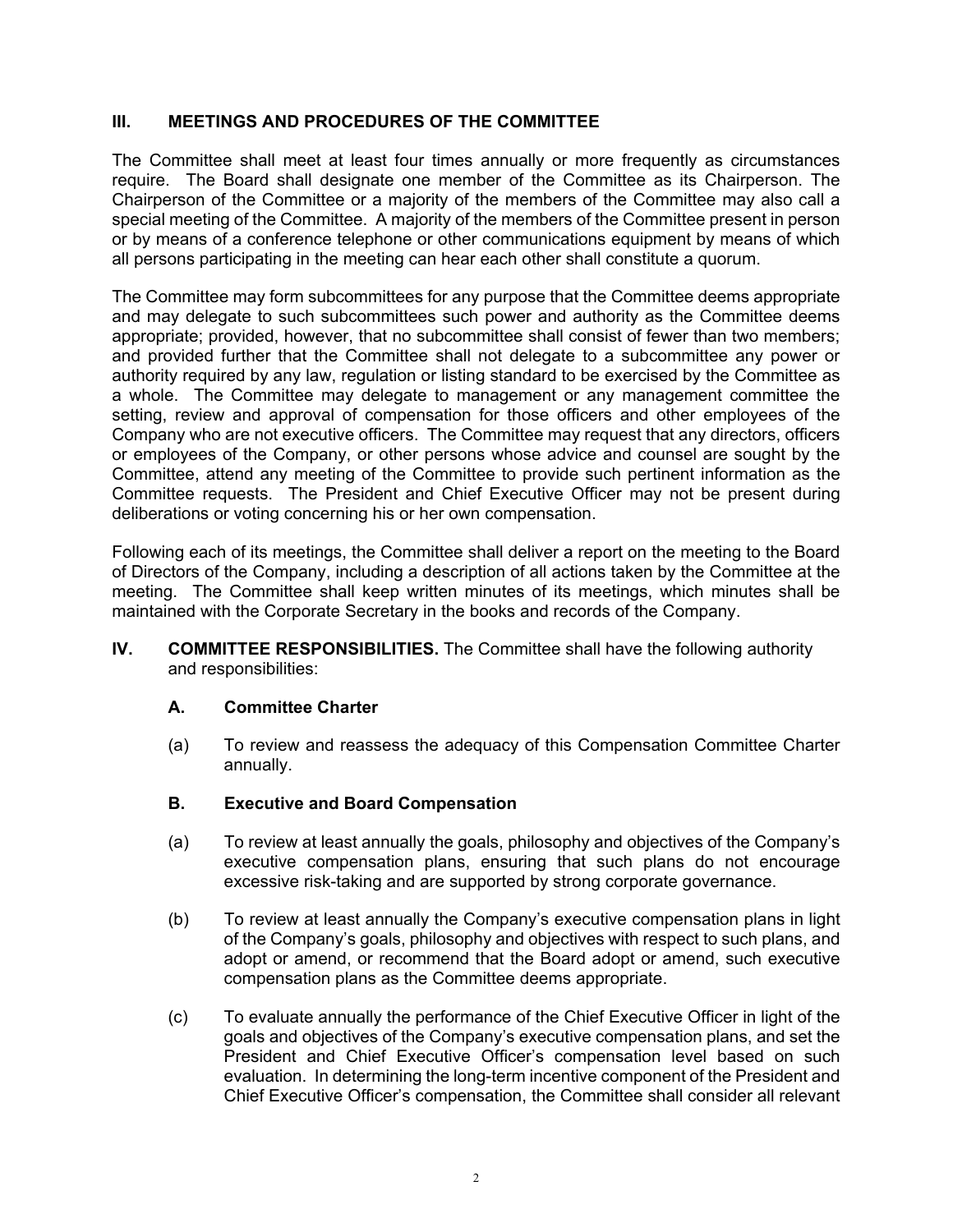factors, including the Company's performance and relative shareholder returns, the value of similar awards to chief executive officers of comparable companies, the awards given to the President and Chief Executive Officer of the Company in past years, and any other factors set forth in the Company's Executive Incentive Plan then in effect. The President and Chief Executive Officer may not be present during voting or deliberations on his or her evaluation or compensation.

- (d) To oversee the evaluation of management of the Company, including the other executive officers of the Company.
- (e) To evaluate and determine annually the appropriate level of compensation of the other executive officers of the Company.
- (f) To evaluate annually the appropriate level of compensation for Board and Committee service by non-employee members of the Board and, based upon such evaluation, recommend to the Board the level of compensation that the Committee deems appropriate.
- (g) To review and approve any employment, severance or termination arrangements to be made with any executive officers of the Company.
- (h) To perform such duties and responsibilities as may be assigned to the Committee under the terms of any executive compensation plan.
- (i) To review perquisites or other personal benefits to the Company's executive officers and to recommend any changes to the Board.
- (j) To issue an annual report on executive compensation (if applicable), for inclusion in the Company's proxy statement, in accordance with all applicable federal and state rules and regulations.
- (k) To oversee and review the disclosures contained in the "Compensation Discussion and Analysis" section of the Company's proxy statement as filed with the Securities and Exchange Commission and any other reports required by applicable federal and state regulations.
- (l) To review and recommend to the Board for approval the frequency with which the Company will conduct Say on Pay Votes, taking into account the results of the most recent stockholder advisory vote on frequency of Say on Pay Votes required by Section 14A of the Exchange Act, and to review and approve the proposals regarding the Say on Pay Vote and the frequency of the Say on Pay Vote to be included in the Company's proxy statement.

#### **C. Incentive-Compensation, Discretionary Bonus and Equity-Based Plans**

(a) To review at least annually the goals and objectives of the Company's incentivecompensation, discretionary bonus and equity-based plans, and based upon such review, to adopt or amend, or recommend that the Board adopt or amend, such goals and objectives that the Committee deems appropriate.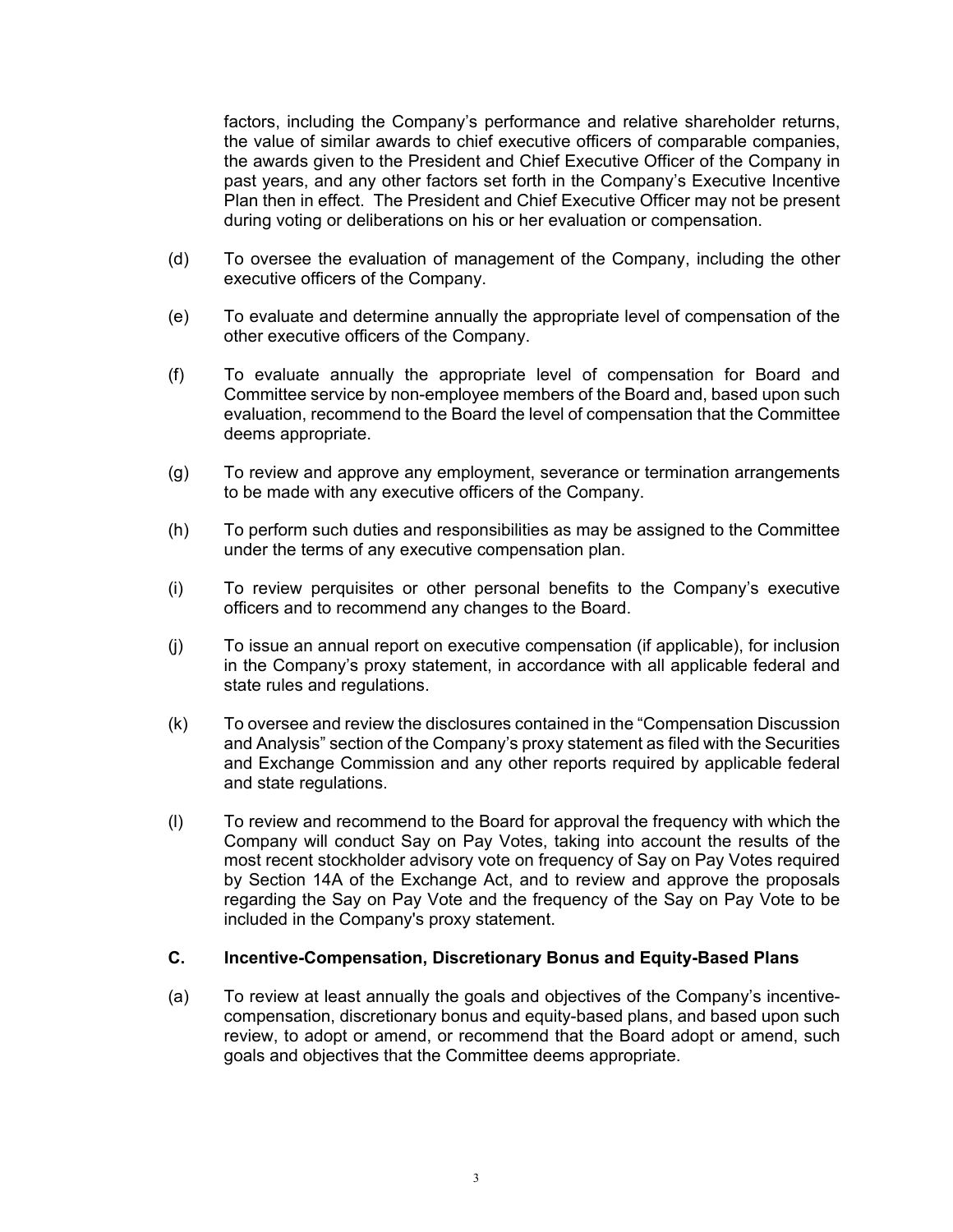- (b) To review at least annually the Company's incentive-compensation plans, discretionary bonus plans and equity-based plans in light of the goals and objectives of these plans, and adopt or amend, or recommend that the Board adopt or amend, such plans as the Committee deems appropriate.
- (c) To review the risks inherent in the Company's incentive-compensation, discretionary bonus and equity-based incentive plans to determine whether they encourage excessive risk-taking, to review and discuss at least annually the relationship between risk management policies and practices and compensation, and to evaluate compensation policies and practices that could mitigate any such risk.
- (d) To review and approve any proposed equity awards made to senior executives or directors of the Company under the Company's applicable Equity Incentive Plan, in order to maintain compliance with the terms and conditions of such Plan, and to ensure that the Company retains adequate documentation of all such equity awards made to senior executives or directors.
- (e) To perform such duties and responsibilities as may be assigned to the Committee under the terms of any incentive-compensation or equity-based plan.

# **D. Other Compensation and Employee Benefit Plans**

- (a) To review at least annually the goals and objectives of the Company's general compensation plans and other employee benefit plans, and, based upon such review, to adopt or amend, or recommend that the Board adopt or amend, such goals and objectives as the Committee deems appropriate.
- (b) To review at least annually the Company's general compensation plans and other employee benefit plans in light of the goals and objectives of these plans, and to adopt or amend, or recommend that the Board adopt or amend such plans, as the Committee deems appropriate.
- (c) To perform such duties and responsibilities as may be assigned to the Committee under the terms of its general compensation plans and other employees benefit plans.

### **E. Authority over Consultants and Advisors**

- (a) To retain and obtain the advice of compensation consultants, outside legal counsel, and other compensation advisers ("Advisers") at its sole authority and discretion.
- (b) To be directly responsible for the appointment, compensation and oversight of the work of Advisers retained by the Committee.
- (c) To be authorized to receive appropriate funding from the Company to pay reasonable compensation to the Committee's Advisers.